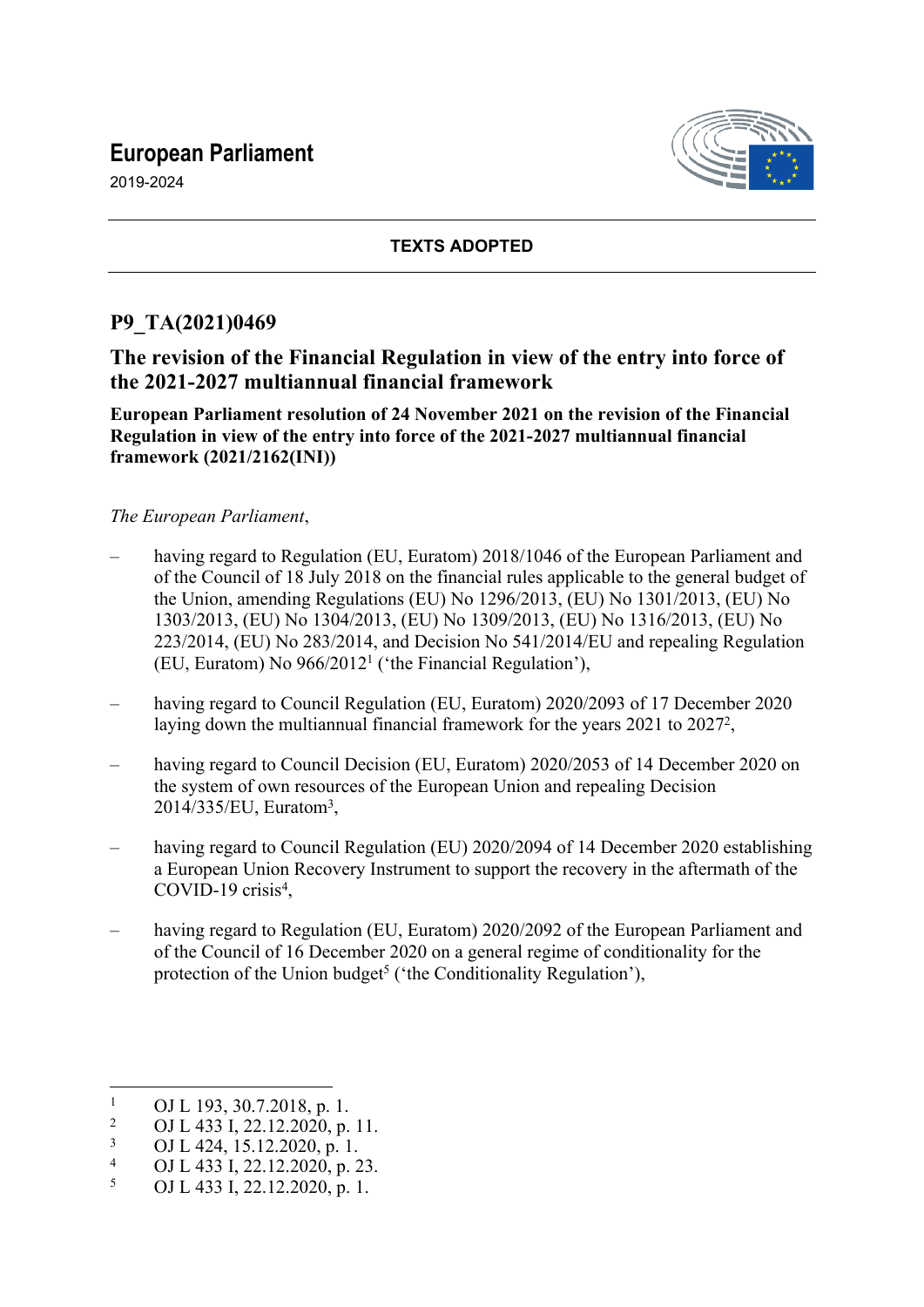- having regard to Regulation (EU) 2021/241 of the European Parliament and of the Council of 12 February 2021 establishing the Recovery and Resilience Facility<sup>1</sup>,
- having regard to the Interinstitutional Agreement between the European Parliament, the Council of the European Union and the European Commission on budgetary discipline, on cooperation in budgetary matters and on sound financial management, as well as on new own resources, including a roadmap towards the introduction of new own resources<sup>2</sup> ('the IIA'),
- having regard to the Joint Declaration of the European Parliament, the Council and the Commission on reassessing the external assigned revenue and borrowing and lending provisions in the Financial Regulation<sup>3</sup> ('the Joint Declaration'),
- having regard to the roadmap for a targeted revision of the Financial Regulation published by the Commission on 19 March 2021,
- having regard to its resolution of 17 December 2020 on the Multiannual Financial Framework 2021-2027, the Interinstitutional Agreement, the EU Recovery Instrument and the Rule of Law Regulation<sup>4</sup>,
- having regard to its resolution of 25 March 2021 on the application of Regulation (EU, Euratom) 2020/2092, the rule-of-law conditionality mechanism<sup>5</sup>,
- having regard to its resolution of 10 June 2021 on the rule of law situation in the European Union and the application of the Conditionality Regulation (EU, Euratom) 2020/2092<sup>6</sup> ,
- having regard to its motion for a resolution of 27 May 2021 on the review of the Financial Regulation and the Commission's guidelines on public procurement for policy-related service contracts,
- having regard to the Commission notice of 9 April 2021 on guidance on the avoidance and management of conflicts of interest under the Financial Regulation<sup>7</sup>,
- having regard to the 2030 Agenda for Sustainable Development, adopted in September 2015 and in force since 1 January 2016,
- having regard to the Commission communication of 10 March 2020 on an SME strategy for a sustainable and digital Europe (COM(2020)0103),
- having regard to the Commission communication of 5 May 2021 entitled 'Updating the 2020 New Industry Strategy: Building a stronger Single Market for Europe's recovery' (COM(2021)0350),

- 3 OJ C 444 I, 22.12.2020, p. 6.
- 4 OJ C 445, 29.10.2021, p. 15.
- 5 Texts adopted, P9\_TA(2021)0103.
- 6 Texts adopted,  $P9T\overline{A(2021)}0287$ .
- 7 OJ C 121, 9.4.2021, p. 1.

<sup>1</sup> OJ L 57, 18.2.2021, p. 17.

 $2<sup>2</sup>$ OJ L 433 I, 22.12.2020, p. 28.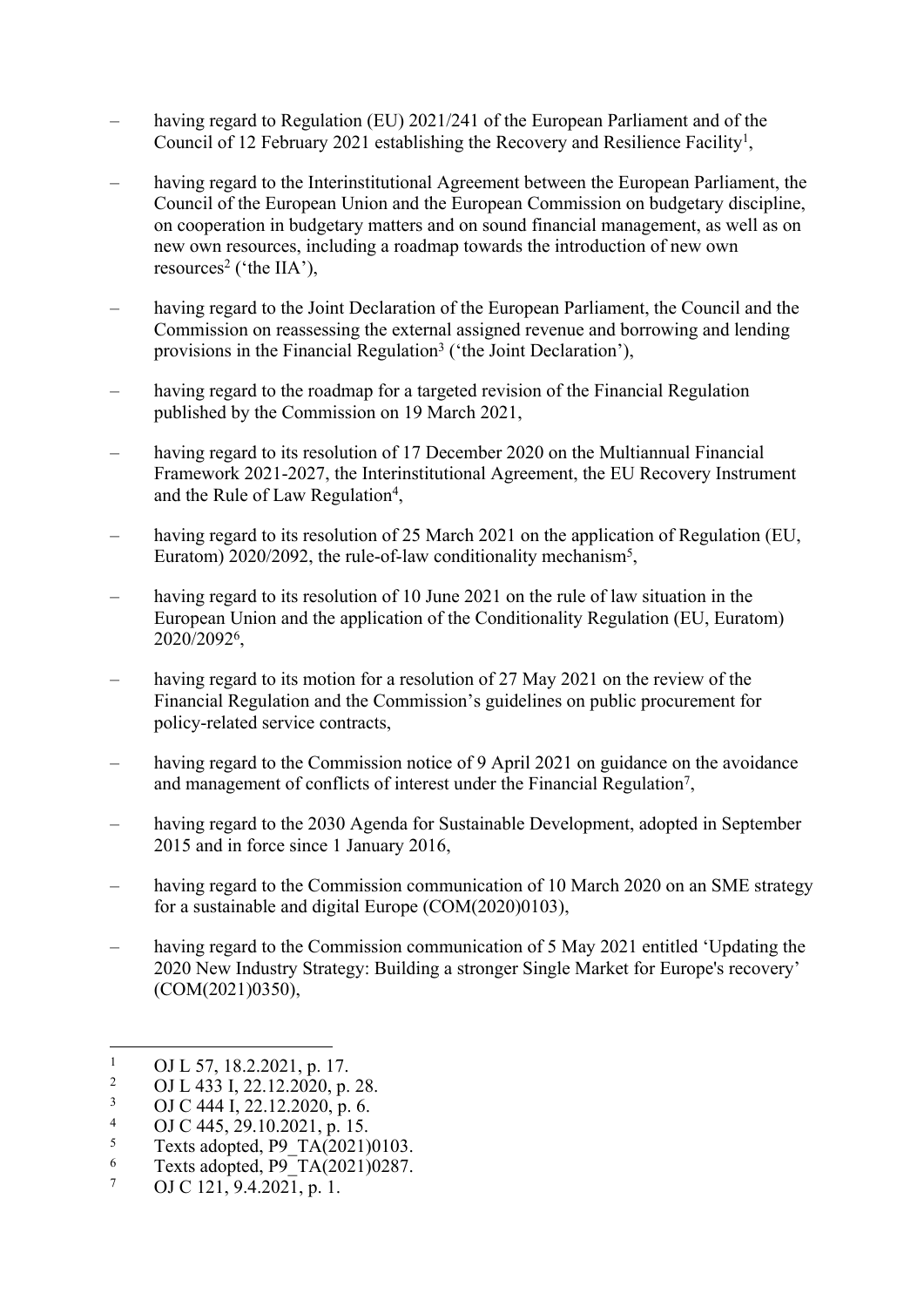- having regard to the Commission communication of 29 April 2021 entitled 'Better regulation: Joining forces to make better laws' (COM(2021)0219),
- having regard to the study requested by its Committee on Budgetary Control and drawn up by the Policy Department for Budgetary Affairs of its Directorate-General for Internal Policies in May 2021 on the largest 50 beneficiaries in each EU Member State of common agricultural policy and Cohesion Funds,
- having regard to Rule 54 of its Rules of Procedure,
- having regard to the joint deliberations of the Committee on Budgets and the Committee on Budgetary Control under Rule 58 of the Rules of Procedure,
- having regard to the letter from the Committee on Agriculture and Rural Development,
- having regard to the report of the Committee on Budgets and the Committee on Budgetary Control (A9-0295/2021),
- A. whereas, following the entry into force of the multiannual financial framework (MFF) for 2021-2027, the Commission published a roadmap and launched a public consultation with a view to aligning the Financial Regulation, where appropriate, with the rules agreed by the legislator as part of the MFF 2021-2027 package, and to proposing limited and targeted improvements required by the evolving situation, for instance following the COVID-19 crisis or in the context of the growing opportunities for digitalisation;
- B. whereas, against the background of NextGenerationEU (NGEU), Parliament, the Council and the Commission agreed in the Joint Declaration that the provisions on the external assigned revenue, in particular as referred to in Article 21(5) of the Financial Regulation, and the provisions on reporting on borrowing and lending operations, would be assessed and, as appropriate, revised in the framework of the next revision of the Financial Regulation; whereas the three institutions acknowledged that the existing rules on audits and discharge procedure apply to assigned revenue;
- C. whereas the absorption rate under the 2014-2020 MFF was too low and needs to be improved, especially from the perspective of small and medium-sized enterprises (SMEs), by refining and strengthening the decision-making and allocation processes and the principles and procedures that govern the establishment, implementation and control of the EU budget;
- D. whereas the revision of the Financial Regulation should take into account the Union's security interests, including key infrastructure and telecommunications projects, with a focus on the eligibility criteria required to apply for and receive EU funding;
- E. whereas respect for the rule of law is an essential precondition for compliance with the principles of sound financial management;
- F. whereas an impact assessment was not conducted even if, as recalled by the European Court of Auditors, it could have provided clear information on the accessibility of EU funds to citizens in view of the revision of the Financial Regulation;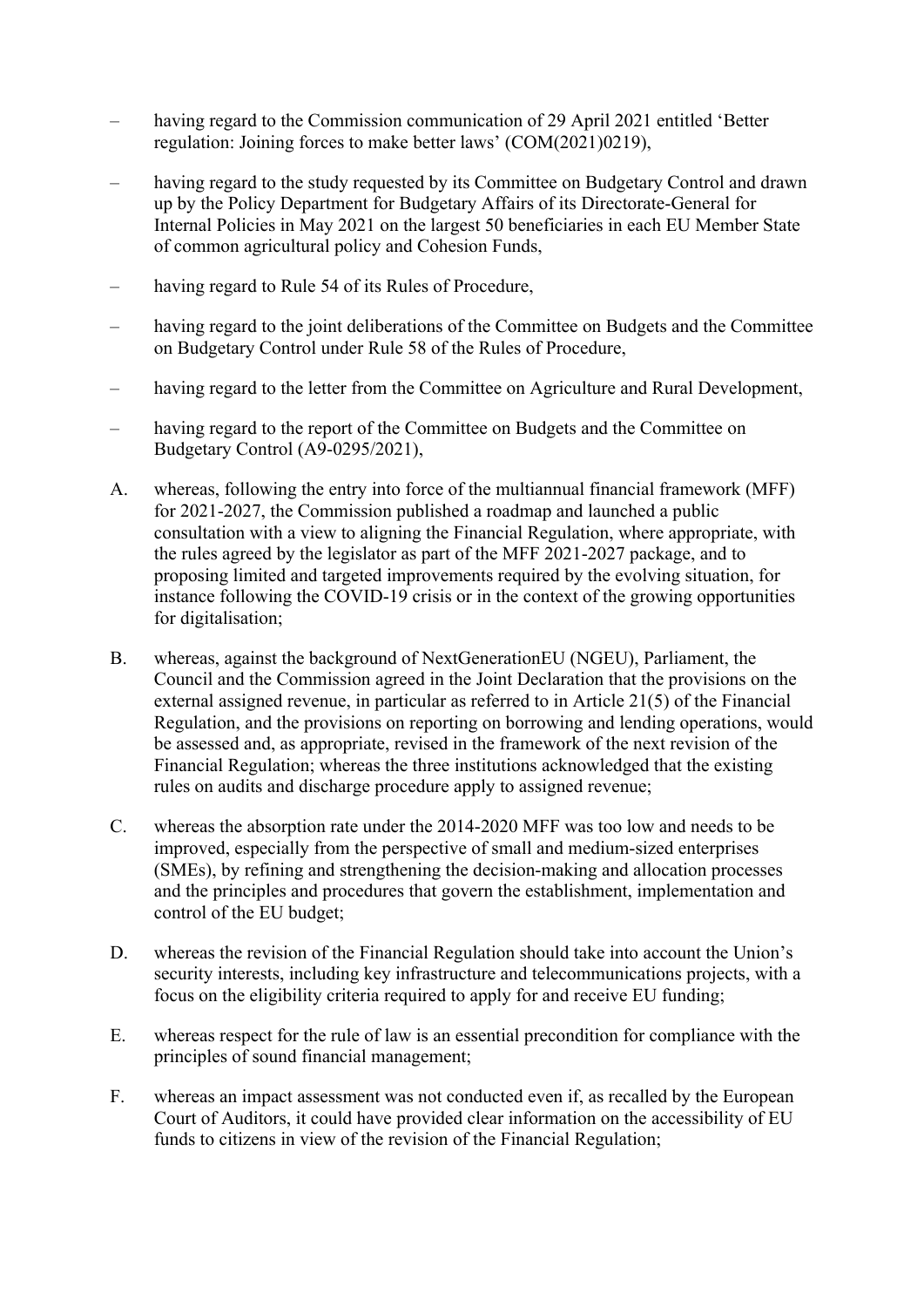- 1. Notes that the upcoming revision of the Financial Regulation is needed as a consequence of the entry into force of the MFF 2021-2027 package, including NGEU, which not only updates legal provisions but also contains significant innovations within the budgetary system, and to ensure the proper implementation of the IIA;
- 2. Believes that the revision should seek to modernise the rules applicable to the EU budget in line with its latest evolutions and in line with the budgetary principles and respect for Union values, and to increase parliamentary oversight, democratic accountability, transparency, civic engagement and the ability to respond to citizens' needs quickly and effectively, particularly at times of crisis;
- 3. Is of the opinion that, while a global overhaul of the rules applicable to the budget is not needed at this time, the Financial Regulation must be subject to targeted improvements and simplifications, in particular where they increase transparency, accountability and democratic scrutiny and improve the implementation of the EU budget;
- 4. Believes that the main objectives of the revision of the EU financial rules should include reinforcing the protection of the Union's financial interests, ensuring alignment with the rule-of-law conditionality, strengthening public procurement rules to avoid any potential conflict of interests and increase transparency, reducing the administrative burden for beneficiaries, strengthening the efficacy of spending with a view to achieving greater European added value and increasing access to EU funding for citizens, SMEs and local and regional authorities;
- 5. Believes that, as a matter of principle, the same level of protection should be guaranteed for the whole EU budget, regardless of whether it is under direct, indirect or shared management;

#### *Democratic accountability for a modern budget*

- 6. Notes that the number and scope of off-budget instruments have grown significantly in the past decade, and that NGEU has taken this practice to the next level, by greatly, if temporarily, increasing the magnitude of the EU budget in the form of external assigned revenue to allow the Union to face one of the greatest challenges of its existence, and by creating liabilities until 2058 through borrowing for lending and borrowing for direct EU expenditure; warns that these developments put at risk central budgetary principles such as unity and budgetary accuracy, equilibrium and universality;
- 7. Notes that the EU has reacted swiftly and decisively in response to the COVID-19 crisis to support the Member States affected and to curb the socioeconomic fallout of the pandemic; notes that crisis management requires swift action; recalls, however, that this must never be an excuse to bypass Parliament and undermine democratic accountability; notes with concern the increasing use of Article 122 of the Treaty on the Functioning of the European Union for creating new mechanisms and bodies with budgetary implications for the EU budget, under which Parliament's role is limited to the mere right to information; insists on an appropriate role for Parliament in the budgetary scrutiny of such initiatives; stresses, in addition, the importance of ensuring a meaningful role in the decision-making and scrutiny of all EU programmes based on national implementation plans;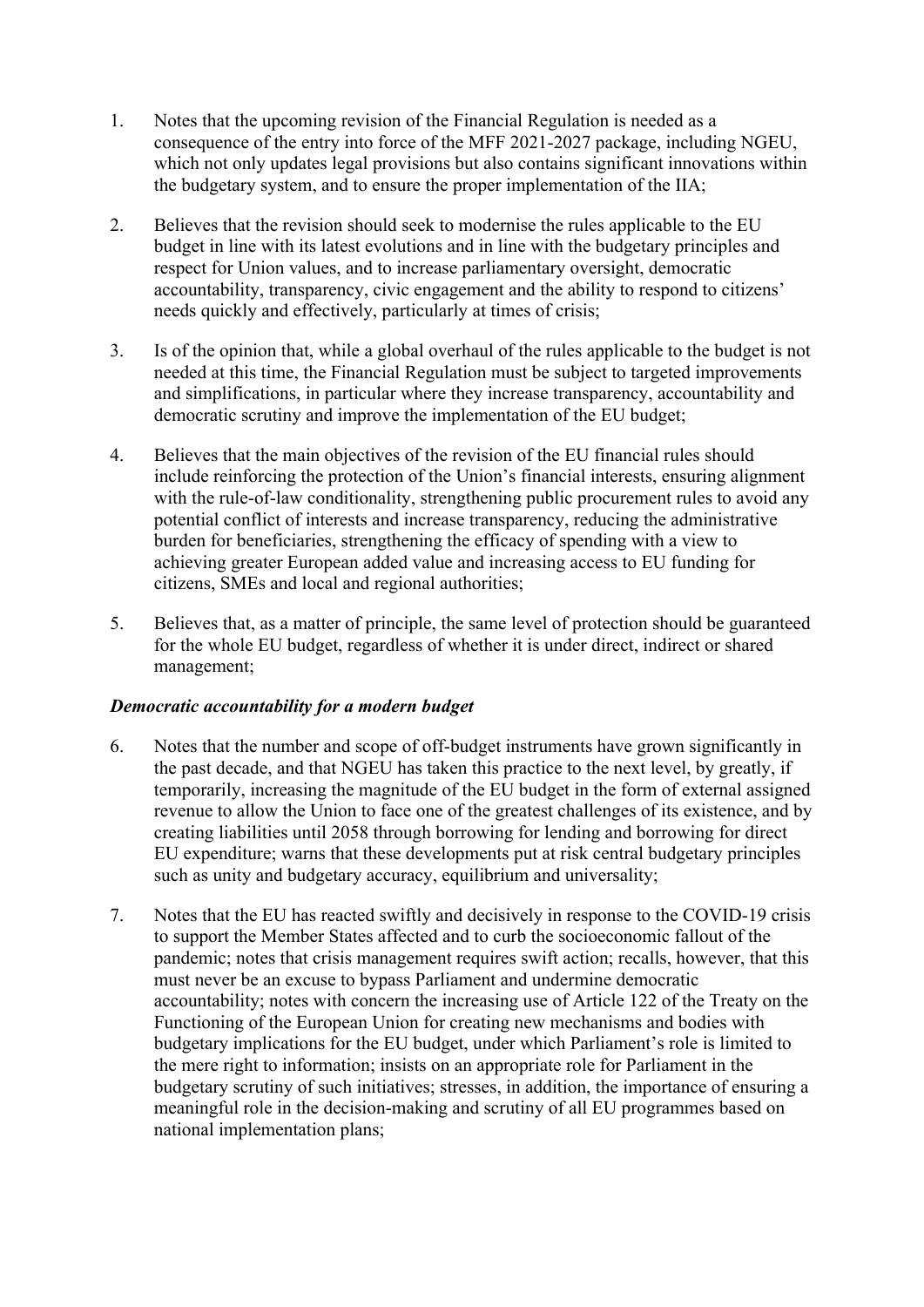- 8. Underlines that the coordinated collection of national contributions based on gross national income in the form of external assigned revenue and outside the budgetary procedure is not exclusive to NGEU, but has been the chosen fix for the Facility for Refugees in Turkey, the COVID-19 vaccine contracts and perhaps, in the future, the Health Emergency Preparedness and Response Authority; recalls that borrowing on capital markets has been a long-standing feature of Union budget operations to the extent that both the Commission and Parliament called for its inclusion in the budget in the 1970s and 1980s, well before the creation of the European Financial Stabilisation Mechanism, the temporary Support to mitigate Unemployment Risks in an Emergency or NGEU;
- 9. Is concerned that the unprecedented amounts made available under the Recovery and Resilience Facility, for which Member States will only have to report to the Commission in broad strokes about progress on milestones, will make it highly challenging for the European Court of Auditors to provide assurance on the legality and regularity of the spending;
- 10. Is concerned that off-budget mechanisms and the use of external assigned revenue in particular pose a serious challenge to Parliament's ability to fulfil its decision-making, scrutiny and discharge functions and, more generally, to the ability of the general public and public or private institutions to understand the Union budget and hold the Commission to account; recalls the Joint Declaration and reaffirms its expectation that EU financial rules be updated as regards the role of the budgetary authority and the budget structure in relation to these mechanisms in order to bring them closer to the principles and responsibilities set out in the Treaties; considers that this principle of democratic accountability and oversight in decision-making needs to be reflected in the Financial Regulation;
- 11. Believes that Parliament, as one arm of the budgetary authority, must be able to scrutinise and authorise, as appropriate, the Commission's use and management of external assigned revenue and of its borrowing and lending operations; suggests that the relevant articles of the Financial Regulation, including Articles 7, 46 and 56, be revised and complemented to clarify that external assigned revenue, assets and liabilities linked to borrowing and lending operations are included in the EU budget, so that they are subject to the control of and reported on by the European Court of Auditors and so that the budgetary authority and the discharge authority can be properly informed about any allegations of misuse, corruption, fraud or breaches of rule of law, including when Member States lack sufficient anti-fraud systems, especially, but not exclusively, with regard to off-budget instruments;
- 12. Believes that external assigned revenue pursuant to the current Article 21 of the Financial Regulation, and assets and liabilities deriving from off-budget operations, including borrowing on capital markets, should be allocated to the relevant budget lines, classified in accordance with the budget nomenclature and consolidated in Parts II and III of the Union budget; considers that they should form an integral part of the EU budget and be adopted by the budgetary authority as part of that budget;
- 13. Calls for the revision of reporting requirements on the Commission's debt management strategy, including maturity, schedule of payments and the role of new own resources in the repayment of the debt, in order to adapt them to the increased complexity and risk of borrowing and lending operations for the Union budget;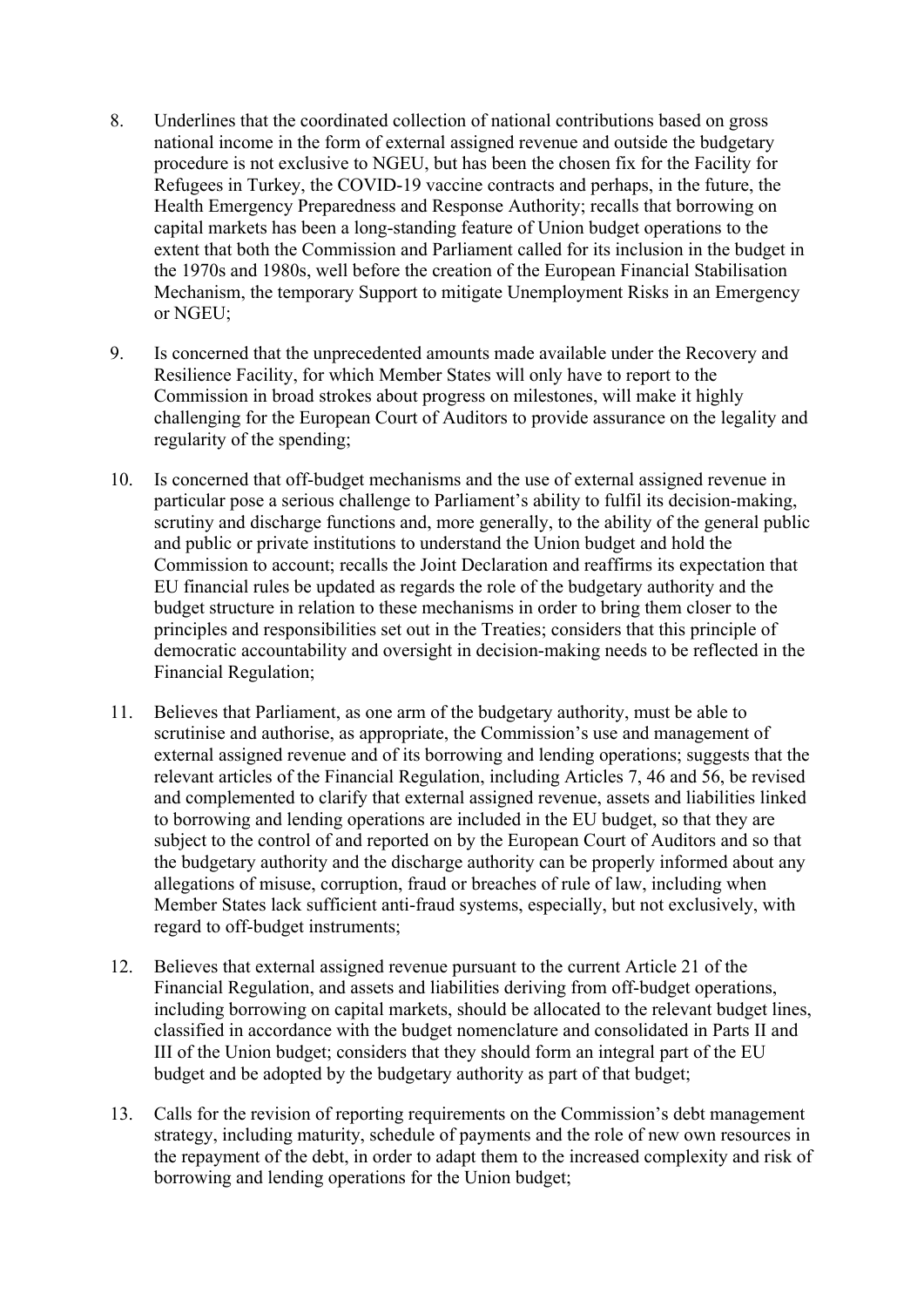- 14. Calls on the Commission to simplify further annual accounts and other financial reporting obligations applicable to the general budget of the Union in the context of the Financial Regulation in order to encourage the participation of SMEs in relevant programmes included in the MFF 2021-2027 package, including NGEU;
- 15. Believes that in view of the budgetary implications involved, the Financial Regulation needs to establish a procedure for decisions on the location of decentralised agencies; stresses that such a procedure should be based on objective criteria, safeguard Parliament's prerogatives as co-legislator and avoid arbitrary modes of decision-making such as coin-flipping;

### *Rule of law*

- 16. Emphasises the clear relationship between respect for the rule of law and the efficient implementation of the Union budget, including NGEU, in accordance with the principles of sound financial management: economy, efficiency and effectiveness, as laid down in the Financial Regulation; underlines that sound financial management is based on the effective pursuit of cases of fraud, including tax fraud, tax evasion, corruption and conflicts of interest, as well as the judicial review of public authorities' decisions by independent courts; highlights that, with regard to economy and efficiency, fraudulent and corrupt practices by definition violate sound financial management as defined in Article 33(1) of the Financial Regulation, given that such practices are directly at odds with ensuring the best quantity and quality at the best price, and with achieving the optimal relationship between the employment of resources and the achievement of objectives; recalls that, upon the adoption of the Conditionality Regulation, Parliament, the Council and the Commission agreed to consider including the content of the Conditionality Regulation in the Financial Regulation upon its next revision; calls on the Commission therefore to make that proposal; calls on the Commission to examine opportunities to further improve the alignment of all EU instruments that aim to ensure sound financial management and the protection of the Union's financial interests, including the Commission's annual rule of law report; believes that the Commission should pay particular attention to preventive *ex- ante* measures to ensure that Member States apply Article 63(2) of the Financial Regulation;
- 17. Believes that the Commission should ensure that the Union budget is spent on projects or organisations that respect the Union values laid down in Article 2 of the Treaty on European Union in order to protect the Union's financial interests; calls on the Commission, to that end, to develop concise indicators to be included in the Financial Regulation, which should be applied through a risk-based approach and used for targeted *ex ante* and *ex post* controls to detect potential non-compliance with Union values in the use of EU funds;
- 18. Welcomes the Commission's guidance on the avoidance and management of conflicts of interest under the Financial Regulation, which aims to raise awareness and promote a uniform interpretation and application of conflict of interest rules; regrets, however, that conflict-of-interest issues continue to persist at the highest level in some Member States; calls on the Commission to evaluate whether the relevant provisions of the Financial Regulation are sufficiently effective in preventing and addressing conflicts of interest in the implementation and control of the EU budget;

#### *Digital tools*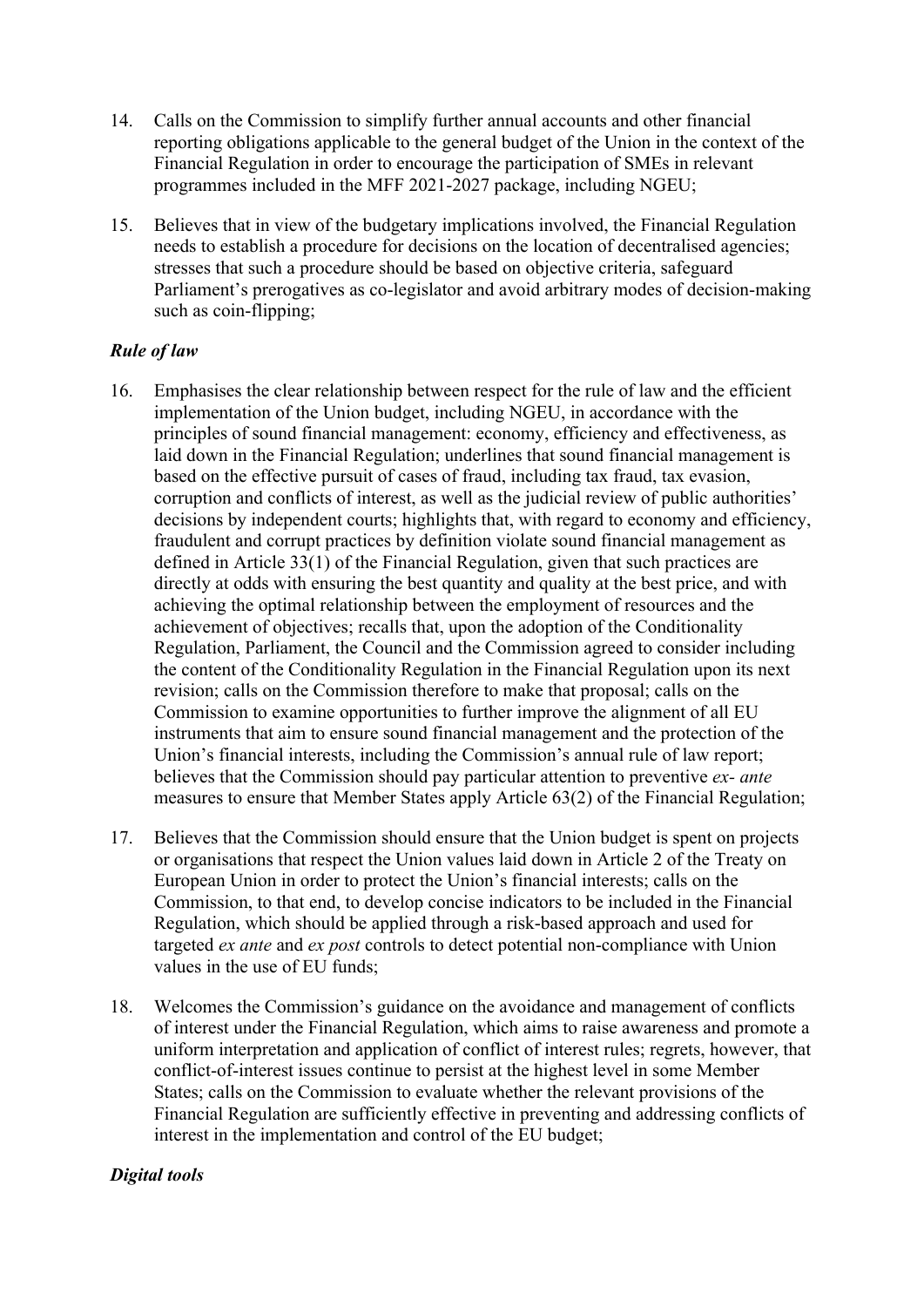- 19. Stresses that it is important to know how EU funds are spent and who truly benefits from them in order to protect the financial interests of the EU and to detect fraud, corruption and conflicts of interest in particular; notes that the study commissioned by the Committee on Budgetary Control on the 50 largest beneficiaries of EU funds revealed that data for identifying economic operators and their beneficial owners is not easily accessible, if at all; considers that the compulsory centralisation of information within a single, interoperable reporting and monitoring system, and within a userfriendly public EU database with information on direct and ultimate beneficiaries and accessible data in a machine-readable format, would overcome the fragmentation and lack of transparency highlighted by the study and enhance public scrutiny and trust in EU public spending; notes that this, coupled with a comprehensive definition of 'conflict of interest' at EU level, will increase the effective protection of the EU's financial interests; stresses the urgency of establishing transparency for beneficial owners in the light of the Pandora Papers; highlights the role of the European Public Prosecutor's Office and the importance of cooperation between it and the EU institutions, Member States and the European Anti-Fraud Office;
- 20. Emphasises that the Financial Regulation should include provisions that require the responsible actors to gather and keep uniform records on economic operators and beneficial owners in order to allow their identification across EU programmes, regardless of who implements these programmes and of management mode (direct, indirect or shared); calls on the Commission to take measures to ensure that this is done through digital, interoperable, standardised collection of information on the recipients of Union funding, including those ultimately benefitting, directly or indirectly, from Union funding, and their beneficial owners; considers that these requirements should reflect all relevant information items to enhance the Commission's ability and capacity to detect fraud; emphasises the need to remove any technical and legal barriers to the collection of data on company structures and beneficial ownership;
- 21. Underlines that data should be published openly as a general principle, while respecting data protection requirements and the standing jurisprudence of the Court of Justice of the European Union; acknowledges that the European Data Protection Supervisor does not see any general data protection issues regarding the establishment of such interoperability but underlines the need for a clear legal basis; considers that compulsory information items collected for audit and control purposes need to include, as a minimum, the registration number of legal entities, national identification number for natural persons, the relevant code or uniquely identifying specific EU funding programme, an indication of the type of beneficiary, sub-contractors, beneficial owners, whether the beneficiary also receives State aid and contact information; stresses that the database should not be exclusively self-regulated, but rather that datasets should be created by the Commission or an external authority in order to ensure coherent and high-quality data; requests that information about recipients of EU funds remains publicly accessible for at least five years;
- 22. Underlines that the system needs to facilitate the aggregation of individual amounts concerning the same direct or ultimate beneficiary or beneficial owner, and be accessible in all EU languages; considers that the publicly accessible systems should facilitate both individual searches through a web-based tool and systemic analysis through bulk downloads in a machine-readable and interoperable format; stresses that standardised, open data across the full procurement cycle, including the ultimate beneficiaries of contracted companies, will provide civil society and non-governmental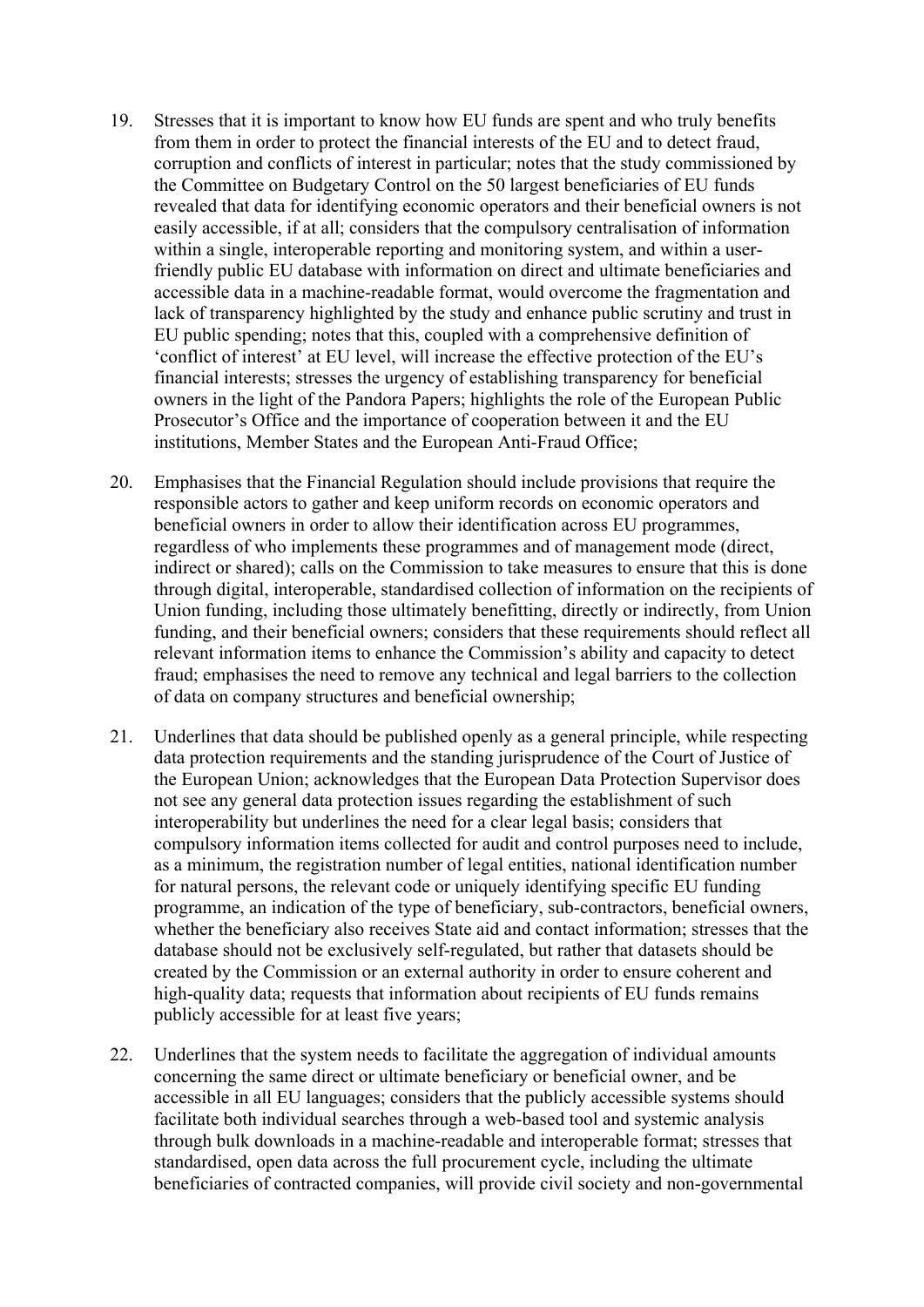actors with the toolbox and requisite information to monitor the integrity, fairness and efficiency of public procurement markets; urges the Member States and the Commission to guarantee increased interoperability between existing EU and national databases and data-mining tools to facilitate risk analysis and fraud detection;

- 23. Notes that ARACHNE is used in shared management; emphasises that ARACHNE enriches data provided by managing authorities with publicly available information in order to identify the projects, beneficiaries, contracts and contractors that might be susceptible to not only the risk of fraud, but also conflicts of interest; considers that Article 63 of the Financial Regulation should be modified to include ARACHNE as a compulsory risk scoring tool for general use, independent of the management mode, made available by the Commission to the Member States and entrusted entities, which should be obliged to feed information into it; considers that the Financial Regulation should provide indicators that ARACHNE can use to determine the risk score of economic operators; stresses the need to harmonise such basic indicators with the exclusion grounds of the Early Detection and Exclusion System (EDES) and with ongoing investigations by the European Public Prosecutor's Office and the European Anti-Fraud Office to ensure that excluded economic operators are also visible in ARACHNE; calls for maximum interoperability between ARACHNE and other software to reduce the need to insert information items into various IT-systems multiple times and the ensuing administrative burden; considers that ARACHNE should be made simpler and more user friendly, including with regard to the standardisation of risk indicators, through visualisations for example; stresses the importance of full ownership of and operational rights to ARACHNE and calls on the Commission to consider moving the tool's management in-house where appropriate;
- 24. Recalls that a high-level panel was established in 2018 to assess cases in the database that are submitted for early detection or exclusion; calls for the opinion of the EDES panel, in the light of its experiences with the system, to be considered in the revision of the Financial Regulation and shared with Parliament at the same time as it is with the Commission; notes that EDES is currently only used under direct and indirect management; considers that economic operators that are considered a risk to EU financial interests under direct and indirect management should also be considered a risk under shared management and vice versa; calls, therefore, for the use of EDES to be made compulsory under shared management; further notes that EDES does not distinguish between subsidiaries of larger corporations; calls on the Commission to make this distinction and to specify in the rules for early detection and for exclusion which entity of a multinational or multi-company corporation is registered for early detection or exclusion; calls for an obligation to update EDES once fraud or other relevant facts have been established by actors involved in the implementation; believes that excluded legal entities or natural persons (beneficial owners) should, for the duration of their exclusion, no longer have the ability to be a final recipient or beneficiary to whom any payments from the EU budget can be made; calls on the Commission to encourage the Member States to ensure that these entities or natural persons are also excluded from any contributions from national budgets for the period of exclusion; regrets that the database lists relatively few economic operators; views this as a sign that EDES has not been properly implemented; highlights that the EDES panel handled 20 cases in 2020, with 28 cases in the pipeline; stresses the importance of allocating sufficient resources to the panel in line with any extension of responsibility; calls on the Commission, moreover, to review the criteria to decrease the complexity and increase the applicability of EDES in practice;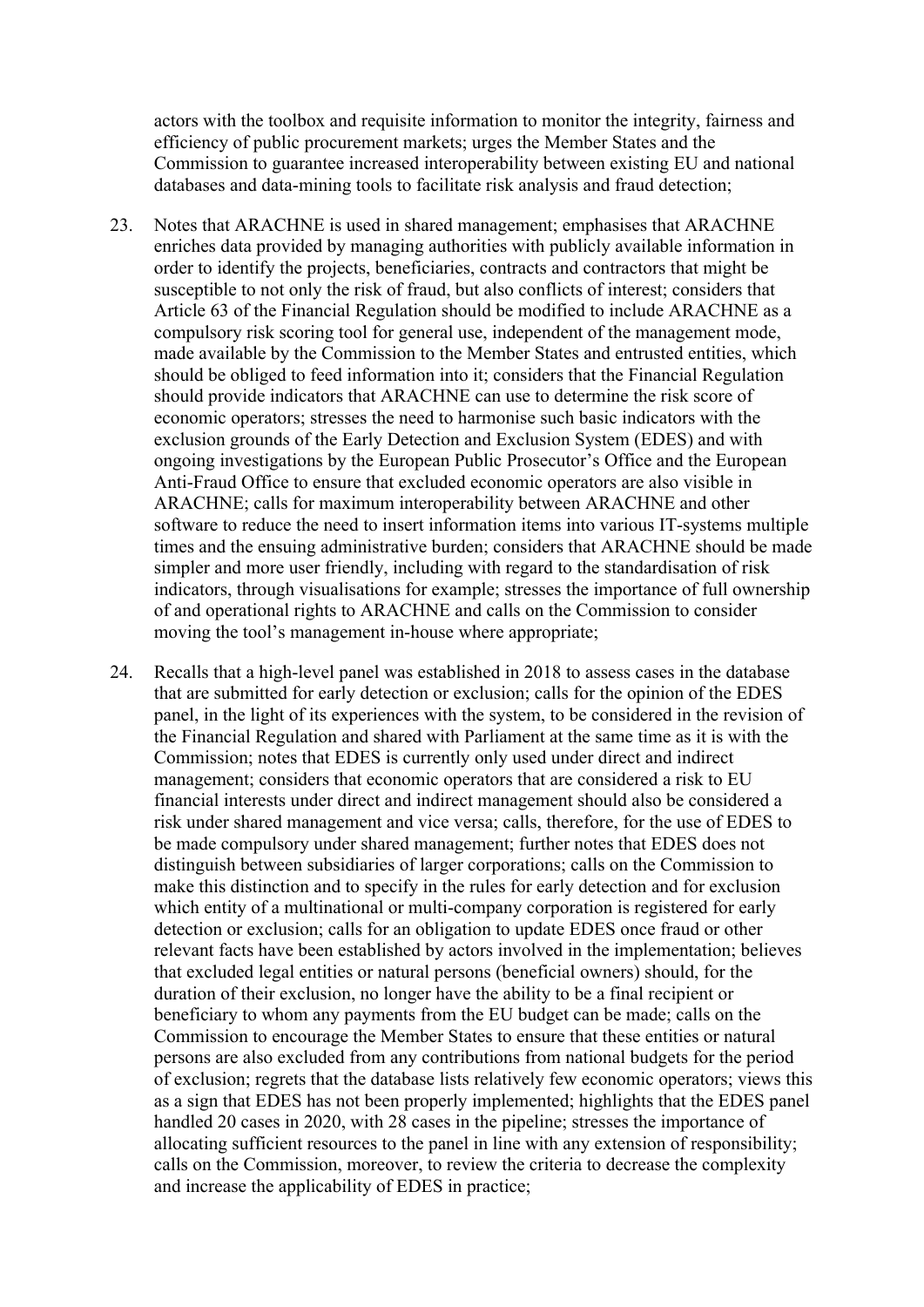25. Stresses that, while it is of the utmost importance to know who the final beneficiaries of EU funds are in order to ensure their proper use, the accessibility and simplicity of digital tendering platforms for EU funds also plays an important role; recalls that the Commission has adopted the concept of 'digital by design' and the 'Think Small First' principle in order to ensure sufficient SME participation; encourages the Commission, in this sense, to also take these principles into account when revising the Financial Regulation in the context of implementing the MFF 2021-2027 package;

## *Gender budgeting*

26. Regrets the fact that only 21,7 % of EU programmes had gender-related indicators under the previous MFF; insists that gender mainstreaming be better reflected in the drafting and implementation of the budget, including through targeted incentives; calls for the systematic and comprehensive collection of gender-disaggregated data in the context of all EU policies and programmes in order to measure the impact on gender equality; expects the Commission to develop a methodology to measure the relevant expenditure at programme level in the 2021-2027 MFF, in line with the IIA; calls on the Commission to integrate gender mainstreaming and gender budgeting in the relevant provisions of the Financial Regulation;

#### *Climate and biodiversity mainstreaming*

- 27. Reiterates the Union's commitment to spending at least 30 %of resources available under the 2021-2027 MFF and NGEU on addressing the climate challenge, as set out in the IIA; expects the Commission to develop a robust and clear methodology for tracking climate spending and its performance, and to consistently apply it across all policy areas; emphasises that the rules on budget implementation must reflect this methodology to allow for the effective and efficient tracking of funds used in tackling climate change on both the climate mitigation and adaptation fronts; calls on the Commission to integrate appropriate references to climate mainstreaming and tracking in the relevant provisions of the Financial Regulation in line with the IIA to ensure that the Union budget is climate-proof;
- 28. Underlines the importance of accurately monitoring the expenditures contributing to halting and reversing the decline of biodiversity, on the basis of an effective, transparent and comprehensive methodology to be set out by the Commission, in cooperation with Parliament and the Council; emphasises that the rules on budget implementation laid down in the Financial Regulation must also reflect this methodology;
- 29. Believes that the Financial Regulation should reflect the implementation of the 'do no significant harm' principle, in line with the guidance published under the Recovery and Resilience Facility;

## *European Pillar of Social Rights*

30. Believes that the Financial Regulation should enable the appropriate implementation of the European Pillar of Social Rights; considers that compliance with basic standards for employment conditions for workers and occupational safety and health by the beneficiaries should be ensured before proceeding to the disbursement of payments from the EU budget;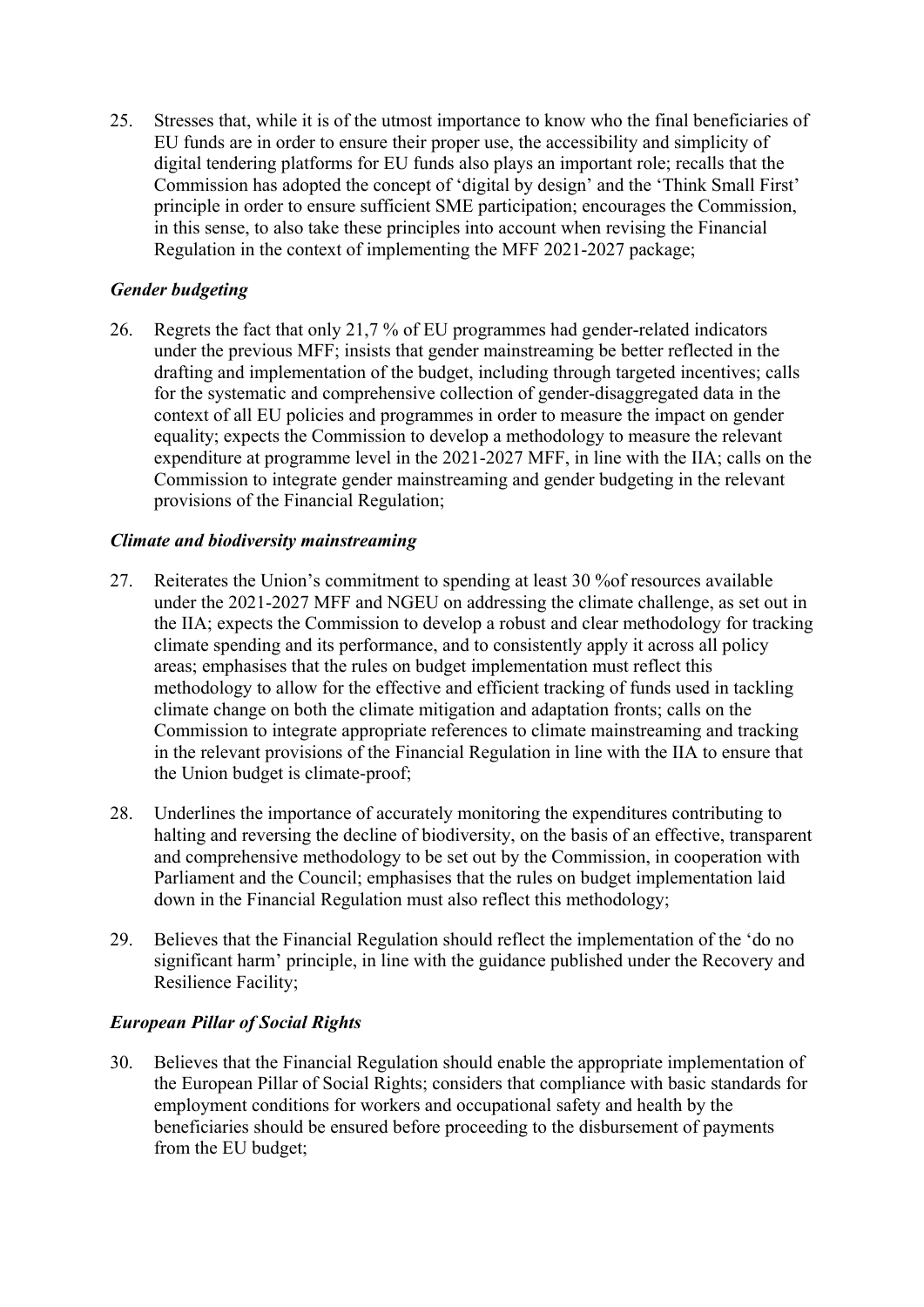#### *Decommitments*

31. Suggests that the re-use of decommitted appropriations as a result of full or partial nonimplementation of projects pursuant to Article 15(3) of the Financial Regulation should be extended beyond research and innovation to include all appropriations; believes that decommitted appropriations should be made available in their entirety the year following that of their decommitment;

## *EU trust funds*

- 32. Insists that the Financial Regulation be revised to guarantee the appropriate role of Parliament in the setting up, supervision and scrutiny of trust funds, including in the drawing up of the constitutive agreement and the mobilisation of the Union's contribution, implementation, continuation, and possible liquidation; reiterates that Parliament should be involved, at a minimum, as an observer, and should be able to monitor the activities of the governing bodies of a given trust fund; stresses that complete detailed and timely quantitative and qualitative information on the implementation of any trust fund is essential for Parliament to exercise its democratic oversight and scrutiny role effectively; recalls that the extensive use of trust funds undermines the EU budget's principle of unity;
- 33. Calls on the Commission to ensure that Union trust funds deliver clear visibility for the Union and appeals to it to raise awareness of trust fund results and achievements by reinforcing provisions on effective communication with citizens and stronger relationships between communication activities, as is the case with the European Structural and Investment funds;

#### *Public procurement*

- 34. Notes that the Commission's Vademecum on public procurement was last updated in January 2020 but has not been made public or shared with Parliament to give its opinion; requests that Parliament be regularly consulted on future revisions and informed about its application;
- 35. Notes that the current definition of 'professional conflict of interest' is limited to a conflicting interest that affects the capacity of an economic operator to perform a contract; calls on the Commission to provide for a more explicit definition and to ensure that its implementation rules on public procurement do not permit the awarding of policy-related service contracts to undertakings that are under the economic control of a parent company or a group that owns shares related to activities that are not in line with the EU's environmental, social and Green Deal objectives;
- 36. Asks the Commission to amend Article 167(1)(c) of the Financial Regulation to include a definition of 'professional conflicting interest' so as to ensure that EU institutions can take mitigating measures in case of bidders with a financial interest in a policy-related service contract, taking into account the European Ombudsman's decision in joint inquiry 853/2020/KR on the Commission's decision to award a contract to BlackRock Investment Management to carry out a study on integrating environmental, social and governance objectives into EU banking rules; reiterates that the general conditions of the Commission's public procurement contracts for services contain standard provisions on professional conflicting interests with requirements for contractors to proactively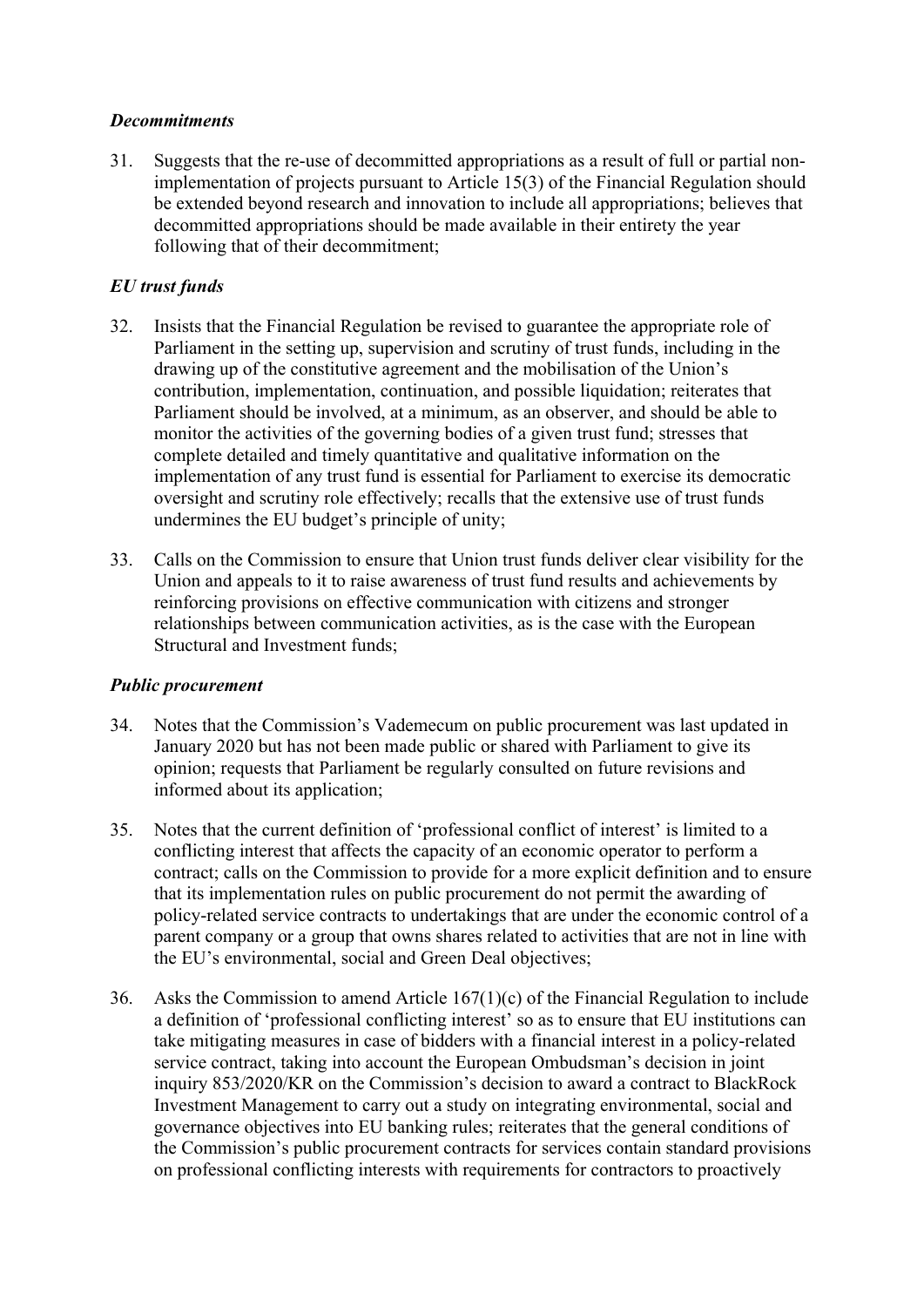disclose any situations that could constitute a conflict of interest; calls on the Commission to update and strengthen the Financial Regulation in order to address professional conflicting interests and to further increase the accuracy and completeness of the voluntary notification thereof by applicants submitting tenders, such as developing adequate sanctions if voluntarily notifications are not complied with, including a temporary ban from public tendering in case of severe breaches;

- 37. Considers that all EU institutions engaging in public procurement should publish clear rules on their websites regarding acquisition, expenditure and monitoring, and should publish all contracts awarded with the fullest possible transparency; notes the guidance provided by the Commission on using the public procurement framework in the emergency situation related to the COVID-19 crisis; encourages the Commission to gather and evaluate the experience of contracting authorities with the public procurement framework in this regard, especially its effect on SMEs, and to reflect the lessons learned in the Financial Regulation, by identifying criteria for defining exceptional/unusual circumstances in which temporary/framed/necessary flexibility in the implementation of public procurement rules can be applied;
- 38. Notes that the upcoming revision of the Financial Regulation should take into account the autonomous strategic interests of the EU, including fair competition, and the need to stimulate EU job creation in a range of industries that are key to achieving the Union's future policy objectives, while ensuring a level playing field for fair competition; calls on the Commission to ensure that ambitious awarding criteria are set, particularly taking into account the Union added value of projects and the principle of the 'most economically advantageous tender'; calls for including safeguards in public procurement rules to evaluate the activities of companies that contradict the social and environmental objectives of the Union in the award decision;
- 39. Notes that the Commission proposal for a regulation on foreign subsidies distorting the internal market addresses potential distortive effects of foreign subsidies in the single market and is key to delivering on the updated EU industrial strategy; calls on the Commission to take the industrial strategy into account in the upcoming revision of the Financial Regulation in order to guarantee fair and competitive conditions in the single market;

#### *Pilot projects and preparatory actions*

40. Notes that there is considerable interest among MEPs in proposing pilot projects and preparatory actions and that the Commission has to apply a rigorous selection procedure to the proposals in order to match the limited financial resources available for the projects and actions; considers that the available financial resources and acceptance of proposals can benefit from more flexibility between the three envelopes for pilot projects, preparatory actions (first year) and preparatory actions (second and third year);

#### *Audit, control and discharge*

41. Notes that, under the new budget nomenclature adopted with the 2021-2027 MFF, the correspondence between programmes and budget chapters has been made more precise, and as a consequence the Commission enjoys higher discretion as regards autonomous transfers within programme strands; believes that appropriate scrutiny of transfers by the budgetary authority should be ensured;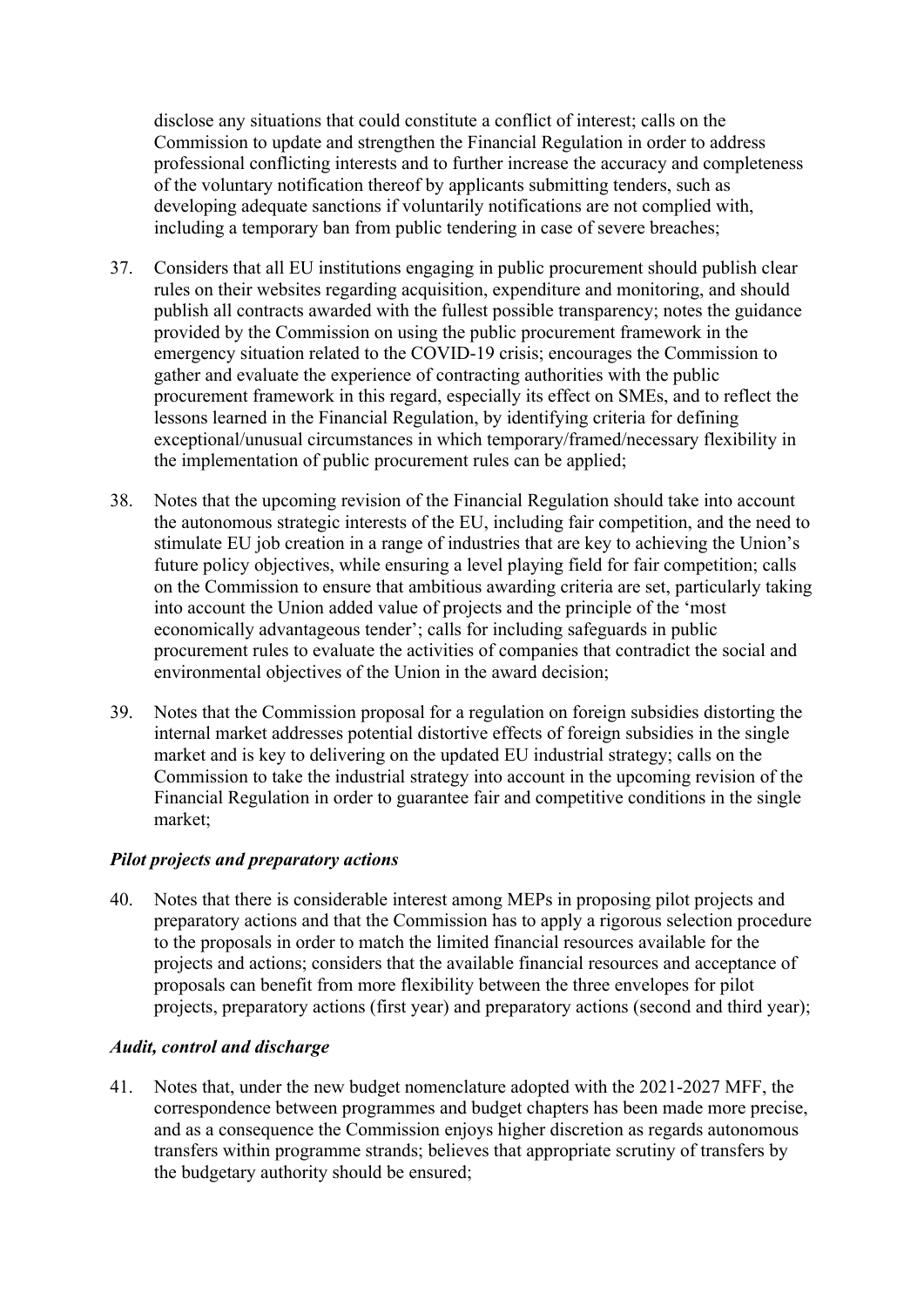- 42. Criticises the length of the audit and control procedures in shared management, including the length of the ensuing contradictory procedures, as provided for by sectoral legislation; underlines that lengthy procedures increase the risk of leaks of confidential documents; considers it intolerable that the Commission insists that Parliament be subject to confidentiality requirements with regard to the audit and contradictory procedure even in cases of legitimate public interest involving public figures; expects the Commission to strengthen and shorten the length of audit and control procedures in shared management in line with the timeline applicable under the Conditionality Regulation;
- 43. Recalls that the three institutions acknowledge that the existing rules on audits and the discharge procedure apply to assigned revenue and calls for this to be reflected properly in the Financial Regulation;
- 44. Considers it regrettable that audit and contradictory procedures and procedures on the application of financial correction currently last several years; urges the Commission to revise the rules on audit and financial correction procedures to allow for more timely conclusions and a faster recovery of EU funds paid out unduly;
- 45. Notes that Article 59 of the Financial Regulation relates to the conferral on 'other Union institutions' of the requisite powers for the implementation of the sections of the budget relating to them; welcomes the fact that the concept of 'conferral' underlines the autonomy of the other institutions as regards the management of their funds; notes, however, that the Commission has repeatedly and consistently taken the view that it is not in a position to exercise scrutiny over the implementing activities carried out by other institutions; proposes to address this issue by changing Article 260 of the Financial Regulation to make Parliament explicitly responsible for scrutinising the budget implementation by the other institutions in the discharge procedure;
- 46. Considers it necessary to amend Article 2(67) of the Financial Regulation to include the European Public Prosecutors Office as a 'Union institution';
- 47. Notes that Article 262 of the Financial Regulation requires that the Union institutions and bodies referred to in Articles 70 and 71 of the Financial Regulation report on the measures taken in response to the decision on discharge; considers that this requirement would benefit from the setting of a reasonable deadline for reporting on the measures taken; calls on the Commission to include 30 September of the year following the year under review in the discharge procedure as the deadline in Article 262 of the Financial Regulation;
- 48. Notes that management and control systems of Member States' authorities are regularly assessed by the Commission in accordance with the sector-specific rules; considers that shortcomings found in one Member State are not automatically applicable to other Member States and that corrective measures, in adjustments either to the legal requirements or to the implementation guidelines, should be proportionate and tailored to the Member State where these findings are applicable;
- 49. Considers that EU assessments should strictly adhere to EU standards; considers that where stricter national standards exist, the use of these must not be to the detriment of the beneficiary; considers that Article 126 of the Financial Regulation on cross-reliance on assessments should be changed to reflect this principle;